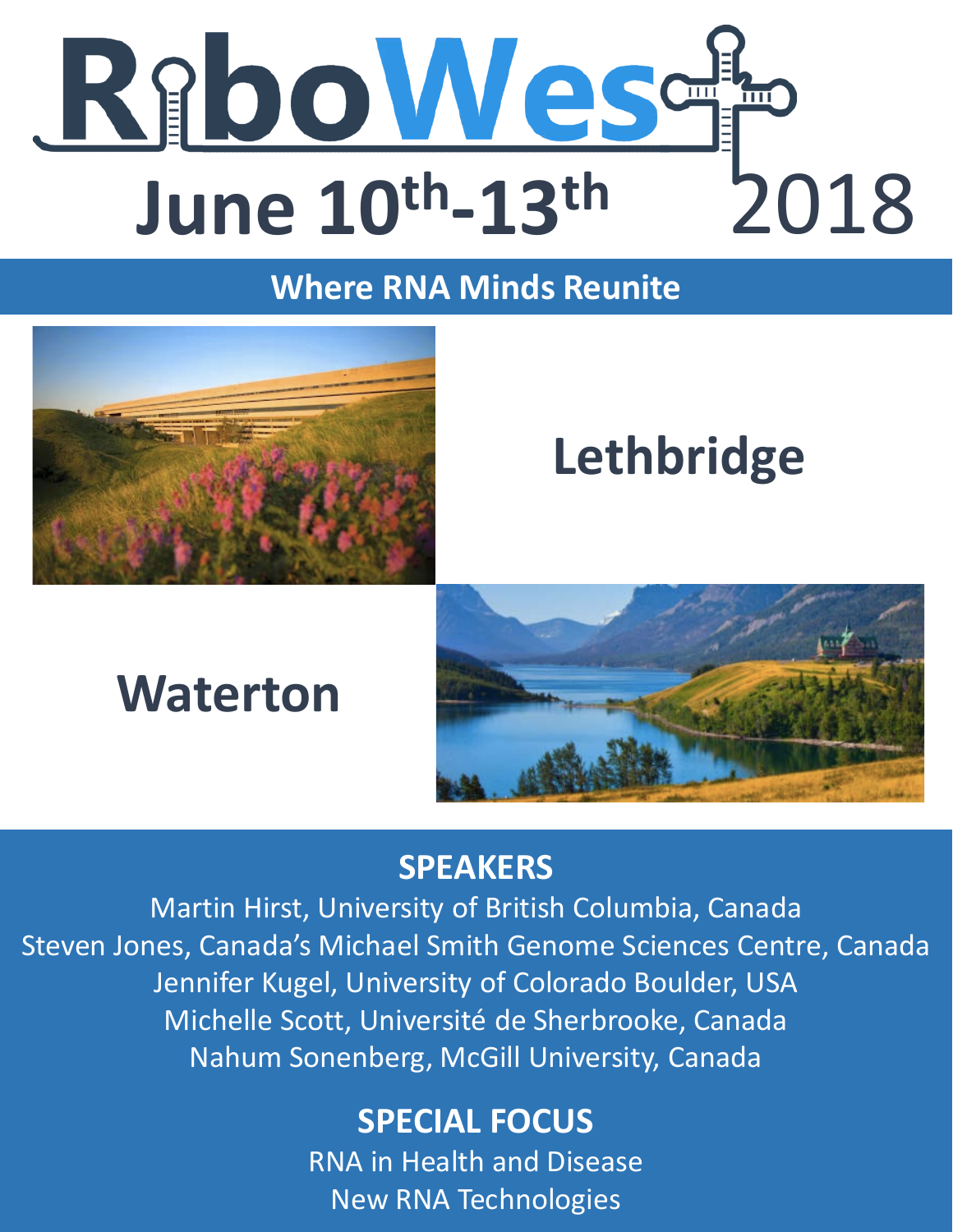# **The organizers thank the following sponsors for their kind support of the 2018 RiboWest Conference**





**RFCKMAN COULTER** 





















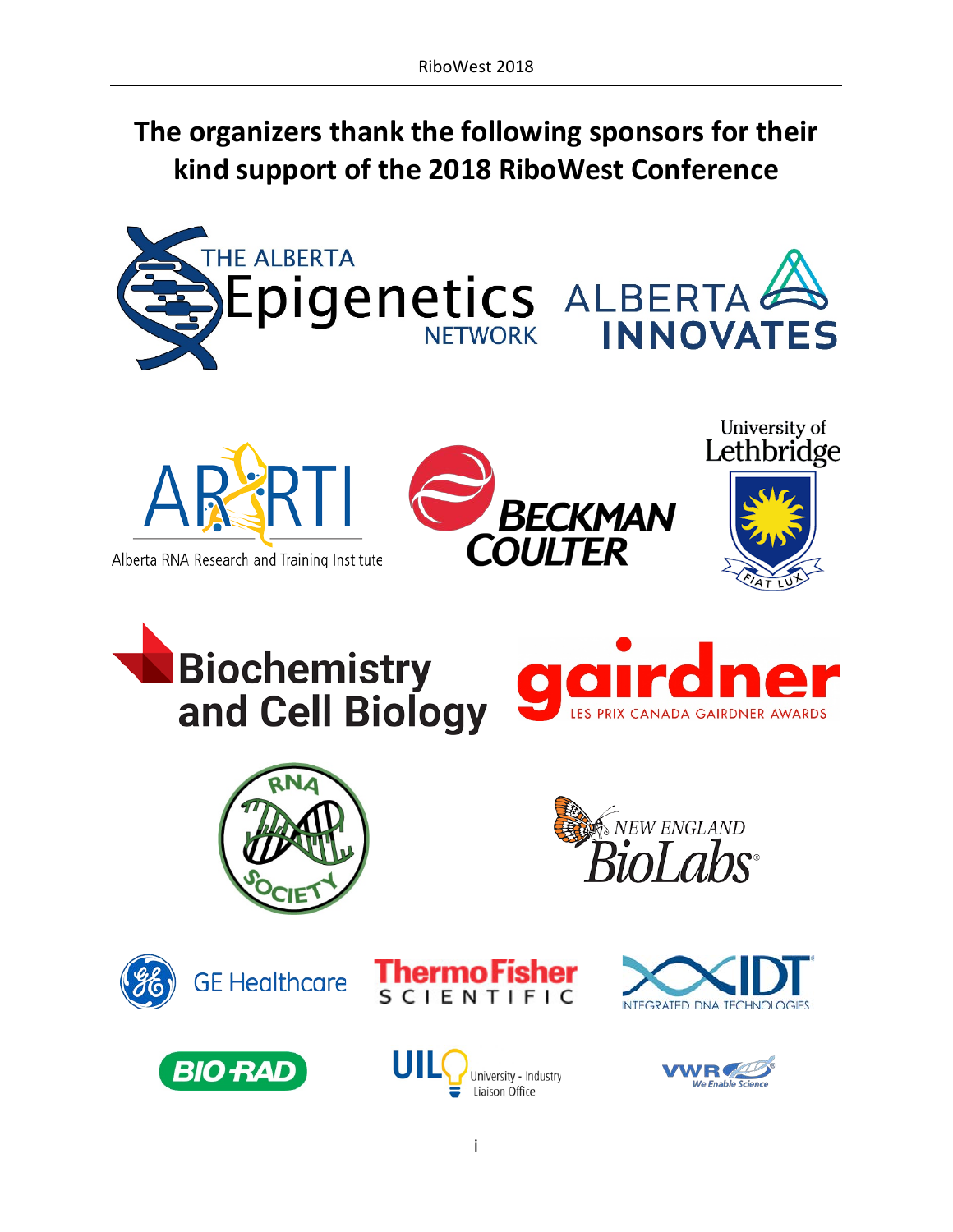# **RiboWest 2018 Program**

## **Sunday, June 10, 2018**

| 7:30 am $-5:00$ pm           | Trip to Waterton Lakes National Park with<br>networking lunch                                |                    |
|------------------------------|----------------------------------------------------------------------------------------------|--------------------|
| $5:00 - 7:00$ pm             | Registration with light snacks                                                               | Markin Hall Atrium |
| $5:45 - 6:00$ pm             | Opening Remarks: Dr. Erasmus Okine<br>(Vice President Research, University of<br>Lethbridge) | Markin Hall Atrium |
| $6:00 - 7:00$ pm             | Gairdner Lecture: Dr. Nahum Sonenberg                                                        | Markin Hall Atrium |
| $7:00 - 8:00$ pm             | Alberta Epigenetics Network (AEN) sponsored<br>Opening Keynote Lecture: Dr. Steven Jones     | Markin Hall Atrium |
| $8:00 - 10:00$ pm            | <b>Welcome Reception and Networking</b><br>Opportunity                                       | Lux Hotel Lobby    |
| <b>Monday, June 11, 2018</b> |                                                                                              |                    |

| $7:00 - 8:00$ am      | <b>Breakfast</b>                                                         | <b>Markin Hall Atrium</b>        |
|-----------------------|--------------------------------------------------------------------------|----------------------------------|
| $8:00 - 8:45$ am      | AEN Sponsored "Breakthrough in Epigenetics"<br>Lecture: Dr. Martin Hirst | Markin Hall Atrium               |
| $9:00 - 10:20$ am     | Session I: Translation Regulation                                        | PE261                            |
| $10:20 - 10:45$ am    | Coffee Break                                                             | <b>Markin Hall Atrium</b>        |
| 11:00 am $-$ 12:15 pm | Session II: RNA in Infectious Diseases                                   | PE261                            |
| $12:15 - 1:15$ pm     | Lunch                                                                    | <b>Markin Hall Atrium</b>        |
| $1:15 - 1:35$ pm      | <b>Group Photo</b>                                                       | <b>Outside of Markin</b><br>Hall |
| $1:45 - 3:20$ pm      | Session III: Gene Expression Regulation and<br><b>Diseases</b>           | PE261                            |
| $3:20 - 3:40$ pm      | Coffee Break                                                             | <b>Markin Hall Atrium</b>        |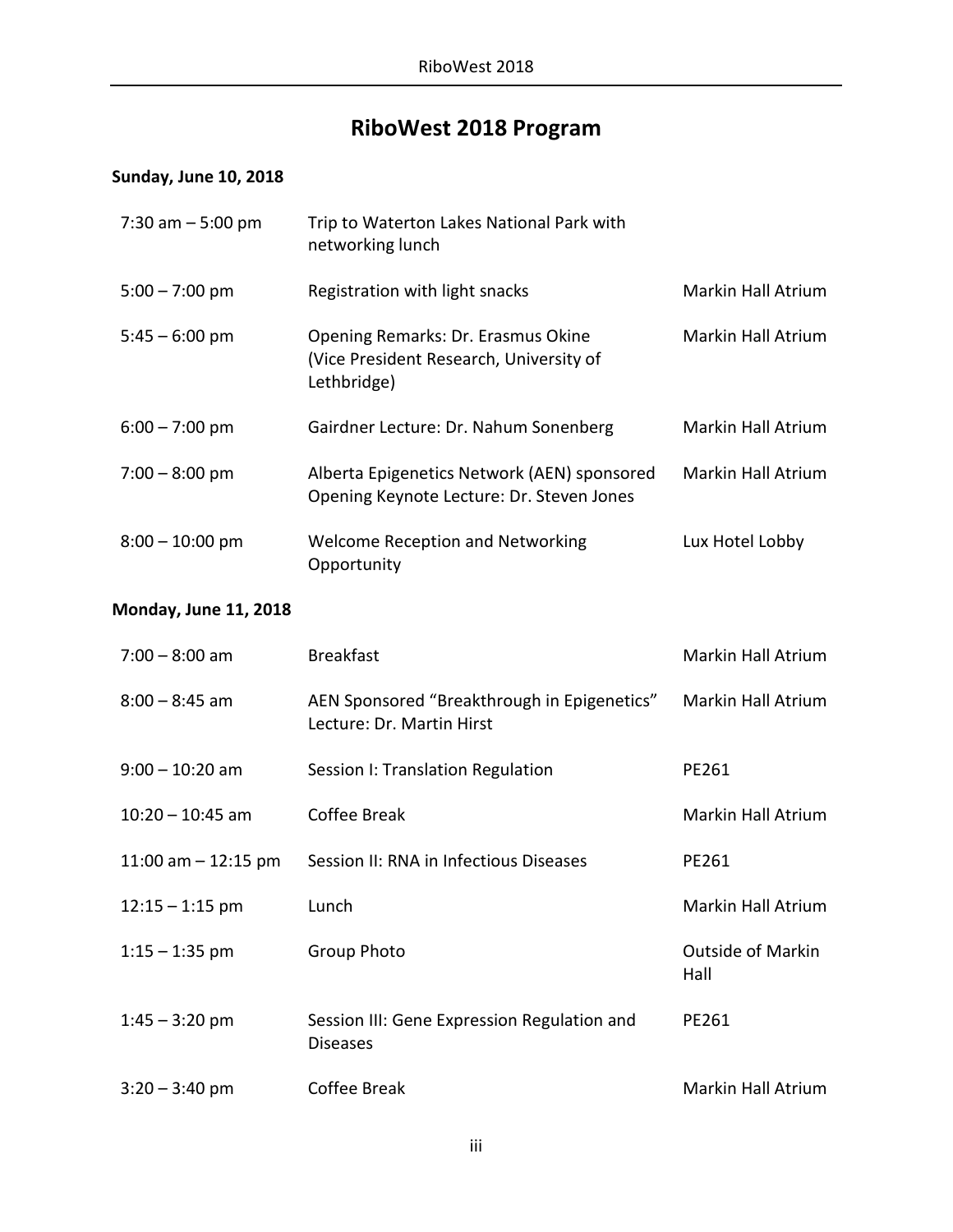| $3:40 - 4:30$ pm  | Panel Discussion on Grant Writing and Team<br><b>Building for Tri-Council Grants</b> | Markin Hall Atrium |
|-------------------|--------------------------------------------------------------------------------------|--------------------|
| $4:30 - 5:00$ pm  | Beckman Seminar                                                                      | Markin Hall Atrium |
| $5:00 - 6:30$ pm  | <b>Poster Session Part 1</b><br>(even-numbered posters)                              | Markin Hall        |
| $6:30 - 8:00$ pm  | Dinner and Networking session                                                        | Markin Hall Atrium |
| $8:30 - 10:30$ pm | Informal social                                                                      | Off campus         |

## **Tuesday, June 12, 2018**

| $7:00 - 8:00$ am      | <b>Breakfast</b>                                                                                             | Markin Hall Atrium        |
|-----------------------|--------------------------------------------------------------------------------------------------------------|---------------------------|
| $8:00 - 8:45$ am      | Invited RiboClub Lecture: Dr. Michelle Scott                                                                 | <b>Markin Hall Atrium</b> |
| $9:00 - 10:35$        | Session IV: RNA Structure-Function                                                                           | PE261                     |
| $10:35 - 11:00$ am    | Coffee Break                                                                                                 | <b>Markin Hall Atrium</b> |
| 11:15 am $-$ 12:45 pm | Session V: Computational Biology and<br>Transcriptomics                                                      | PE261                     |
| $12:45 - 1:45$ pm     | Lunch                                                                                                        | <b>Markin Hall Atrium</b> |
| $1:25 - 1:45$ pm      | Concurrently: Principal investigators discussion<br>on the venue for RiboWest Conference 2019                | Markin Hall Atrium        |
| $2:00 - 2:45$ pm      | Session VI: Synthetic Biology and Biophysics                                                                 | PE261                     |
| $2:45 - 3:10$ pm      | Coffee Break                                                                                                 | Markin Hall Atrium        |
| $3:15 - 4:45$ pm      | <b>Poster Session Part 2</b><br>(odd-numbered posters)                                                       | <b>Markin Hall</b>        |
| $4:45 - 5:45$ pm      | Closing Keynote Lecture: Dr. Jennifer Kugel                                                                  | Markin Hall Atrium        |
| $5:45 - 6:00$ pm      | Closing Remarks: Dr. Craig Cooper<br>(Dean of the Faculty of Arts and Sciences,<br>University of Lethbridge) | <b>Markin Hall Atrium</b> |
| $6:30 - 9:00$ pm      | Beckman Sponsored Conference Dinner                                                                          | The Galt Museum           |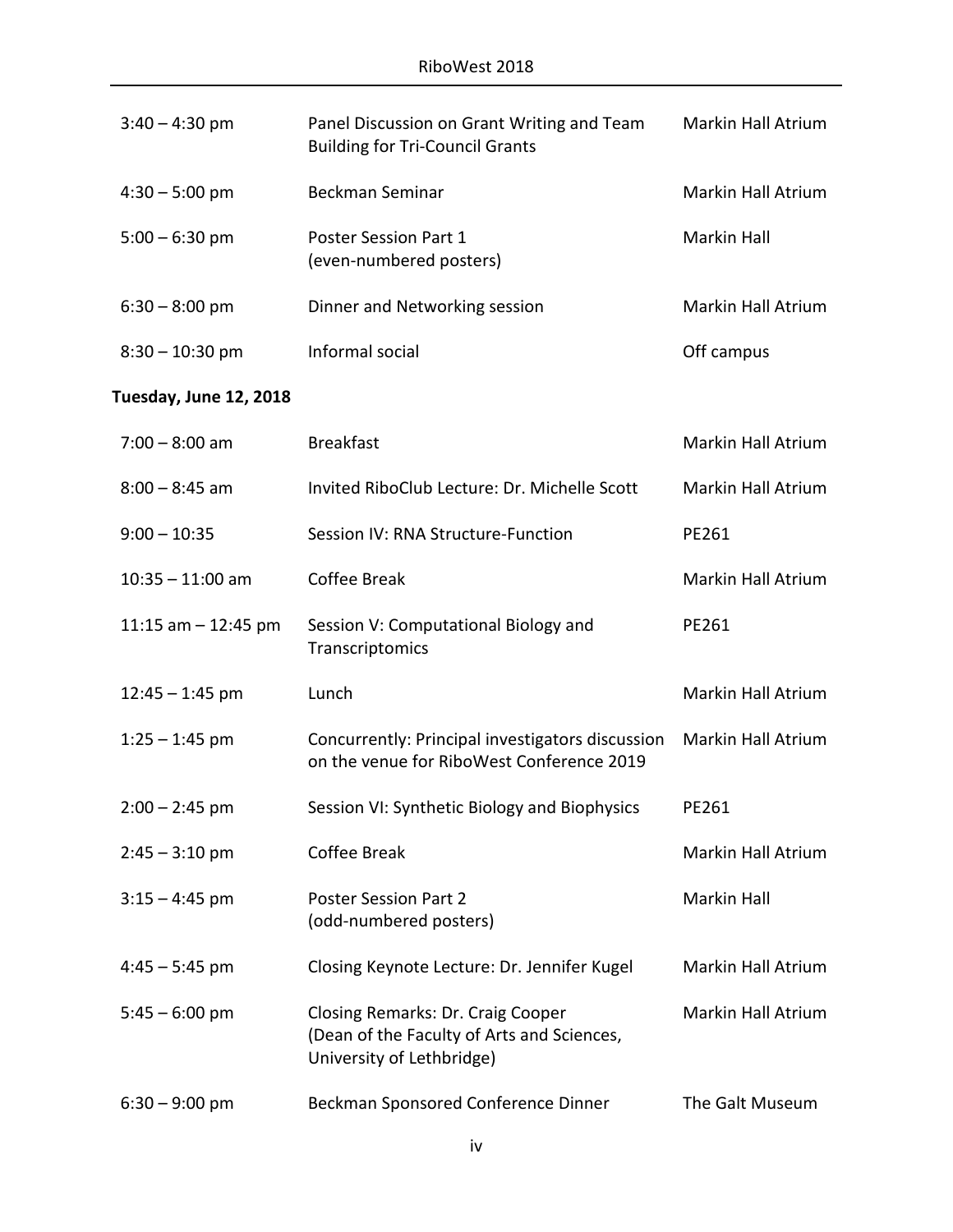# **Wednesday, June 13, 2018**

| 7:30 - 8:30 am     | <b>Breakfast</b>                                                | Markin Hall Atrium |
|--------------------|-----------------------------------------------------------------|--------------------|
| $8:30 - 10:30$ am  | Session VII: AEN Sponsored Young<br><b>Investigator Session</b> | PE261              |
| $10:30 - 11:00$ am | Conference wrap up, Coffee, and Departure                       | Markin Hall Atrium |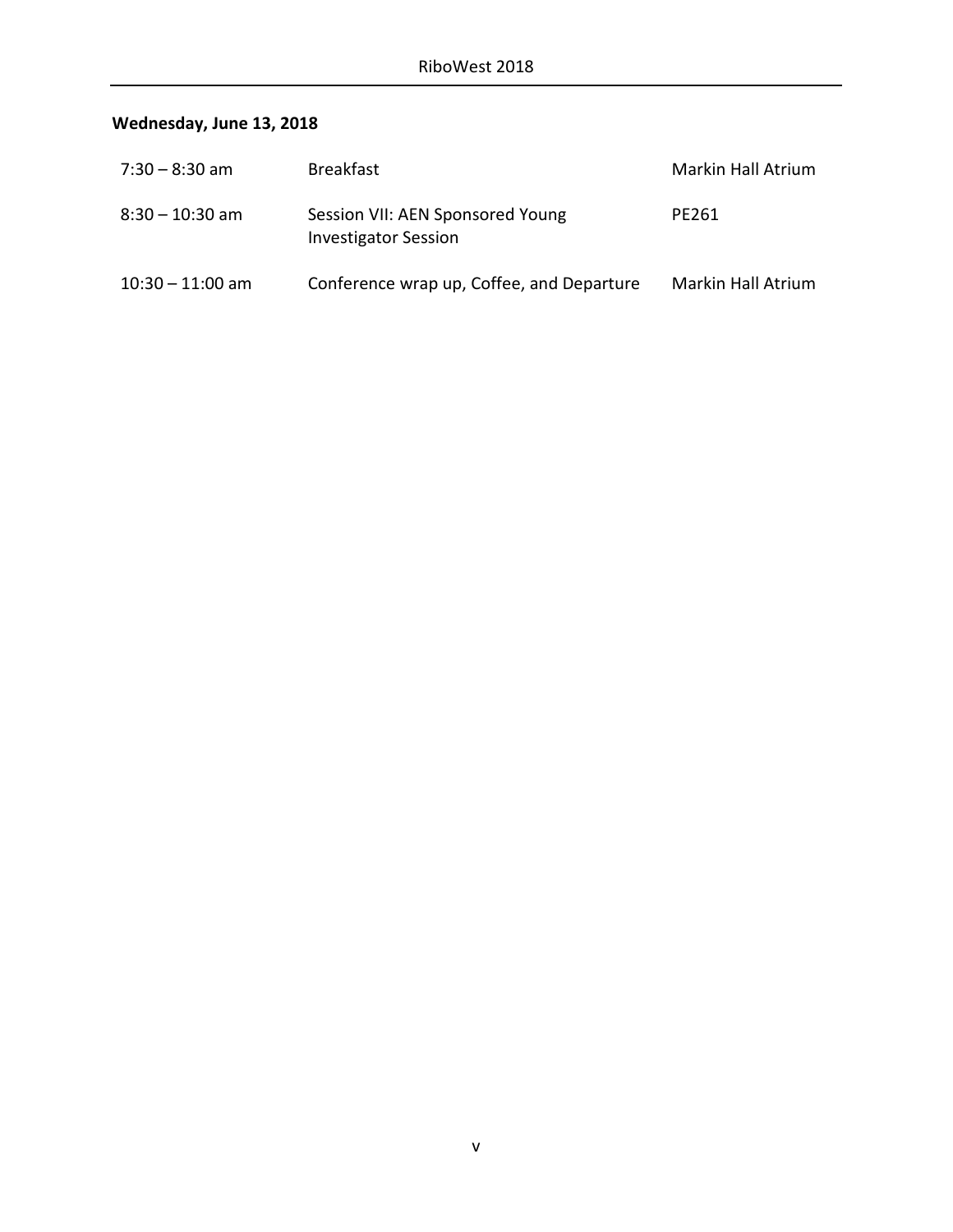# **Oral Presentations**

## **Sunday, June 10, 2018**

### **Gairdner Lecture: Dr. Nahum Sonenberg (McGill University, QC, Canada) Chairs: Dr. Erasmus Okine and Dr. Nehal Thakor**

6:00 – 7:00 pm Diverse Functions of the Cap-binding Protein 4EHP-Complex in Control of mRNA Translation **1**

#### **AEN Sponsored Opening Keynote Lecture: Dr. Steven Jones (Canada's Michael Smith Genome Sciences Centre, BC Cancer Agency, BC, Canada) Chairs: Dr. Erasmus Okine and Dr. Athan Zovoilis**

7:00 – 8:00 pm Using genomics and transcriptomics to develop a platform for precision medicine in oncology **2**

## **Monday, June 11, 2018 Focus: RNA in Health and Disease**

### **AEN Sponsored "Breakthrough in Epigenetics" Lecture: Dr. Martin Hirst (University of British Columbia, BC, Canada) Chair: Dr. Tommy Alain**

8:00 – 8:45 am Exploiting cis-regulatory enhancers as therapeutic targets in cancer **3**

#### **Session I: Translation Regulation**

 **Chair: Dr. Nehal Thakor**

| $9:00 - 9:20$ am | <b>Poul Sorensen</b><br>RNA stress granules mediate translational control of tumor<br>metastasis                                                                          | 37 |
|------------------|---------------------------------------------------------------------------------------------------------------------------------------------------------------------------|----|
| $9:20 - 9:35$ am | <b>Joseph Ross</b><br>Eukaryotic initiation factor 5B (eIF5B) provides a critical cell<br>survival switch to glioblastoma cells via regulation of apoptosis               | 32 |
| $9:35 - 9:50$ am | <b>Tyson Graber</b><br>Virus-induced 5' UTR switching drives translation of an mRNA<br>encoding an inositol phosphatase that limits oncolytic virus<br>infection efficacy | 17 |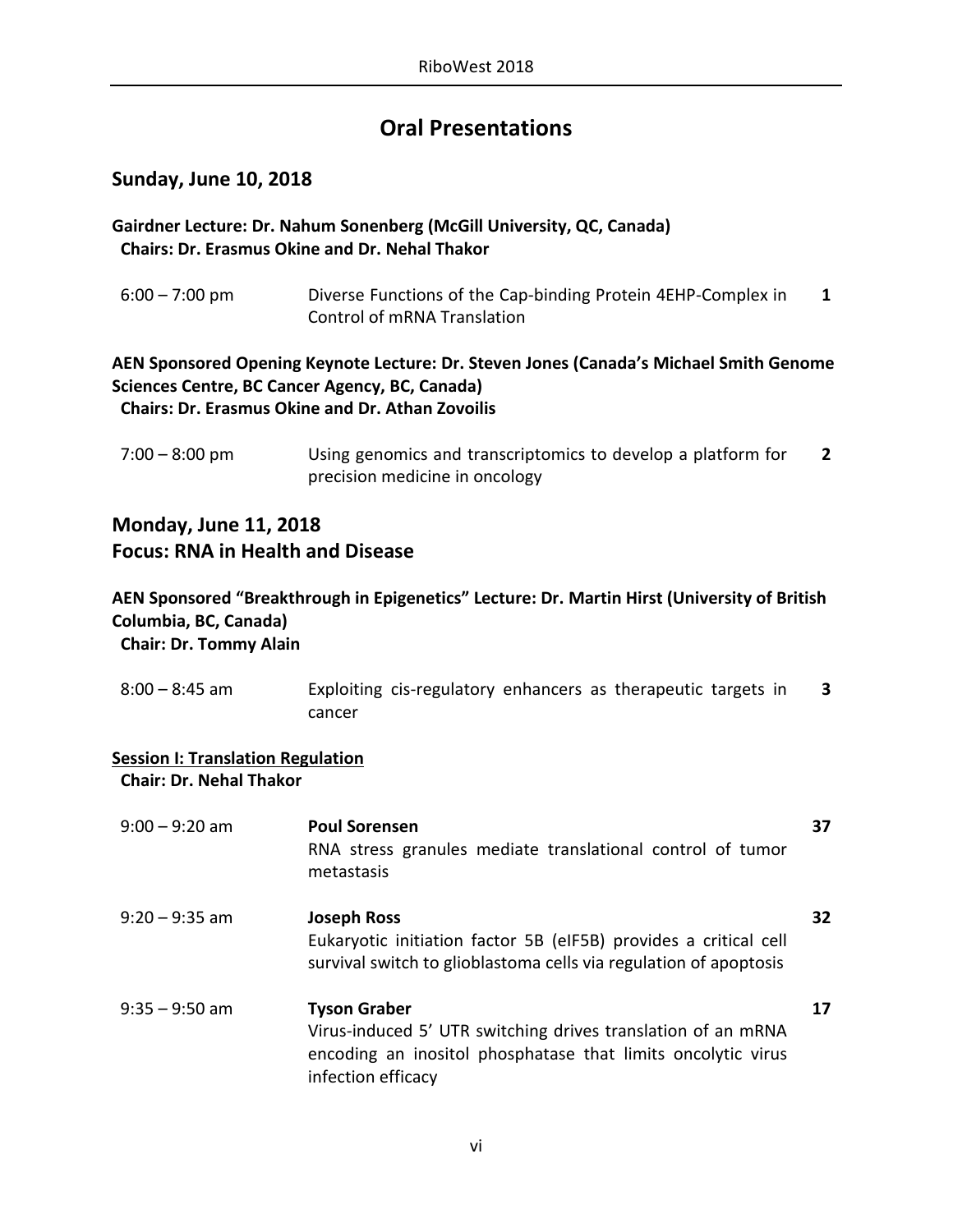| $9:50 - 10:05$ am                                                               | Seyed Mehdi Jafarnejad<br>Regulation of ERK signalling pathway by a microRNA and mRNA<br>translation machinery                                                                 | 20 |
|---------------------------------------------------------------------------------|--------------------------------------------------------------------------------------------------------------------------------------------------------------------------------|----|
| $10:05 - 10:20$ am                                                              | <b>Kamiko Bressler</b><br>The role of eukaryotic initiation factor 5B (eIF5B) in upstream<br>open reading frame (uORF)-mediated translation                                    | 11 |
| <b>Session II: RNA in Infectious Diseases</b><br><b>Chair: Dr. Chris Nelson</b> |                                                                                                                                                                                |    |
|                                                                                 |                                                                                                                                                                                |    |
| $11:00 - 11:15$ am                                                              | Mamata Panigrahi<br>Altered Translation Regulation Promotes miR-122-<br>independent Replication of Hepatitis C Virus Genomes                                                   | 29 |
| $11:15 - 11:30$ am                                                              | <b>Monica Mesa Perez</b><br>Dissecting the functions of a cytoplasmic isoform of ARS2 in<br>RNA metabolism                                                                     | 27 |
| $11:30 - 11:45$ am                                                              | <b>Tyler Mrozowich</b><br>Towards Obtaining a Nanoscale Structure of the 3' Terminal<br>Region of Japanese Encephalitis Virus Genome                                           | 28 |
| 11:45 am $-$ 12:00 pm                                                           | Jibin Sadasivan<br>Cricket Paralysis Virus 1A protein disrupts stress granule<br>formation                                                                                     | 33 |
| $12:00 - 12:15$ pm                                                              | Rasika Kunden<br>Mapping the region on the Hepatitis C virus genome to which<br>miR-122 and other small RNA annealing promotes virus<br>replication                            | 24 |
|                                                                                 | <b>Session III: Gene Expression Regulation and Diseases</b>                                                                                                                    |    |
| <b>Chair: Dr. Richard Fahlman</b>                                               |                                                                                                                                                                                |    |
| $1:45 - 2:05$ pm                                                                | <b>Hasan Uludag</b><br>siRNA Therapy of Chronic Myeloid Leukemia                                                                                                               | 38 |
| $2:05 - 2:20$ pm                                                                | <b>Logan Brand</b><br>I get knocked down, but I get up again: transcription and 5'<br>UTR contribution to temperature-dependent regulation of a<br>cyanobacterial RNA helicase | 10 |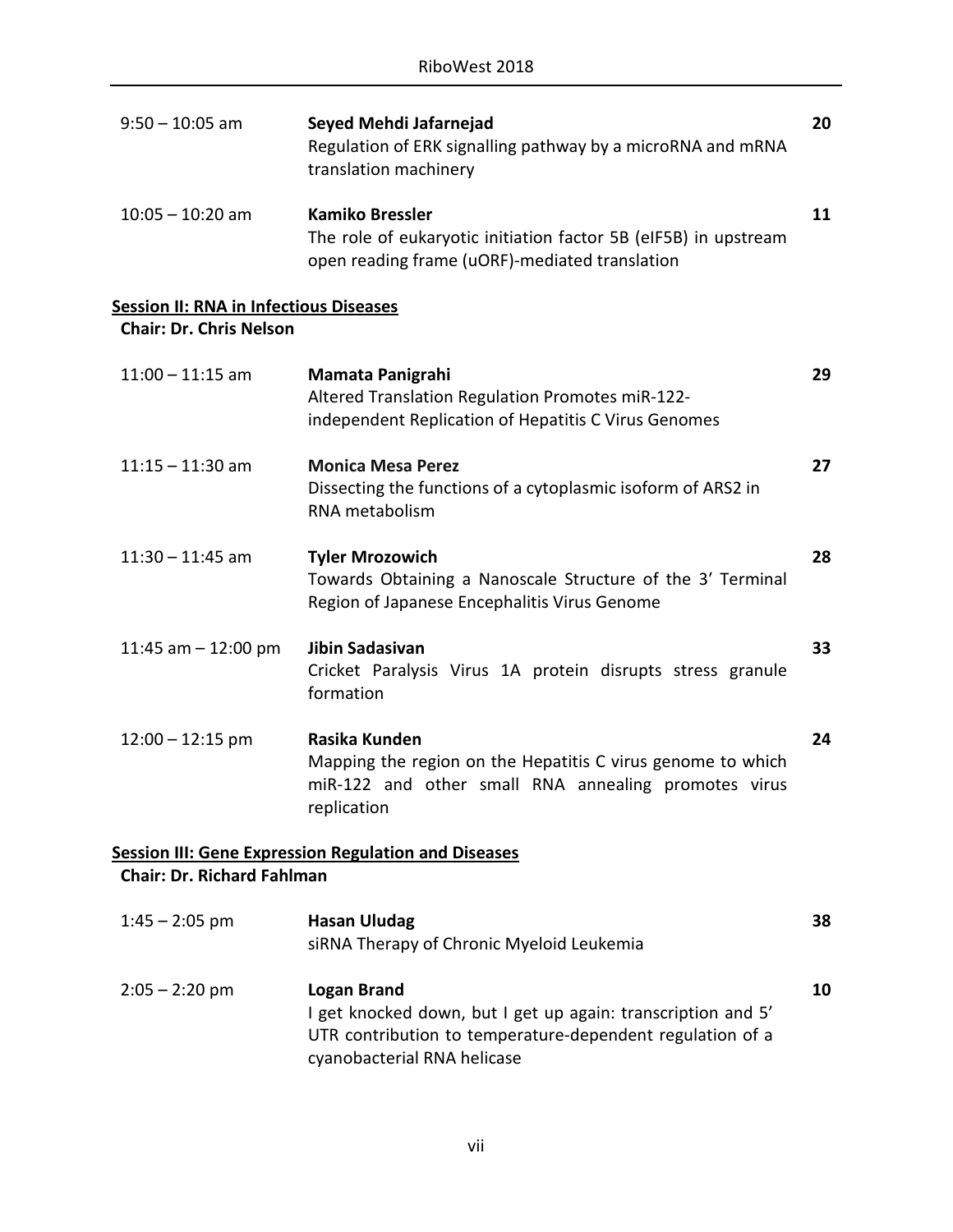| $2:20 - 2:35$ pm                                                         | <b>Neda Savic</b><br>Paralogous S. cerevisiae histone chaperones Fpr3 and Fpr4<br>regulate transcription at rDNA and at select protein coding<br>genes               | 34 |
|--------------------------------------------------------------------------|----------------------------------------------------------------------------------------------------------------------------------------------------------------------|----|
| $2:35 - 2:50$ pm                                                         | <b>Sean Ritter</b><br>Protein Abundance of the RNA Helicase CrhR is Regulated via<br>Convergent Sensing of the Redox Poise of the Electron<br><b>Transport Chain</b> | 30 |
| $2:50 - 3:05$ pm                                                         | Dani Kalsbeek<br>DNA damage checkpoint adaptation leads to chromosome loss<br>and rearrangement in cancer cells                                                      | 22 |
| $3:05 - 3:20$ pm                                                         | John Maringa Githaka<br>Non-canonical role of the Bcl-2 protein BAD in translation and<br>mammary gland morphogenesis                                                | 16 |
| <b>Chair: Dr. Trushar Patel</b>                                          | Beckman Lecture: Bob Rodriguez (Beckman Coulter Inc.)                                                                                                                |    |
| $4:30 - 5:00$ pm                                                         | Analytical Ultracentrifugation: Overview and Common<br>Applications                                                                                                  | 6  |
| Tuesday, June 12, 2018                                                   |                                                                                                                                                                      |    |
| <b>Focus: New RNA Technologies</b>                                       |                                                                                                                                                                      |    |
| <b>Chair: Dr. Stacey Wetmore</b>                                         | Invited RiboClub Lecture: Dr. Michelle Scott (Université de Sherbrooke, QC, Canada)                                                                                  |    |
| $8:00 - 8:45$ am                                                         | A pan-transcriptome view of mid-size RNAs                                                                                                                            | 4  |
| <b>Session IV: RNA Structure-Function</b><br><b>Chair: Dr. Ute Kothe</b> |                                                                                                                                                                      |    |
| $9:00 - 9:20$ am                                                         | Savraj Grewel<br>tRNA synthesis and the regulation of growth in Drosophila                                                                                           | 18 |
| $9:20 - 9:35$ am                                                         | <b>Emily Soon</b><br>TrmA is a tRNA modification enzyme that functions as a tRNA<br>chaperone in vitro and in vivo                                                   | 36 |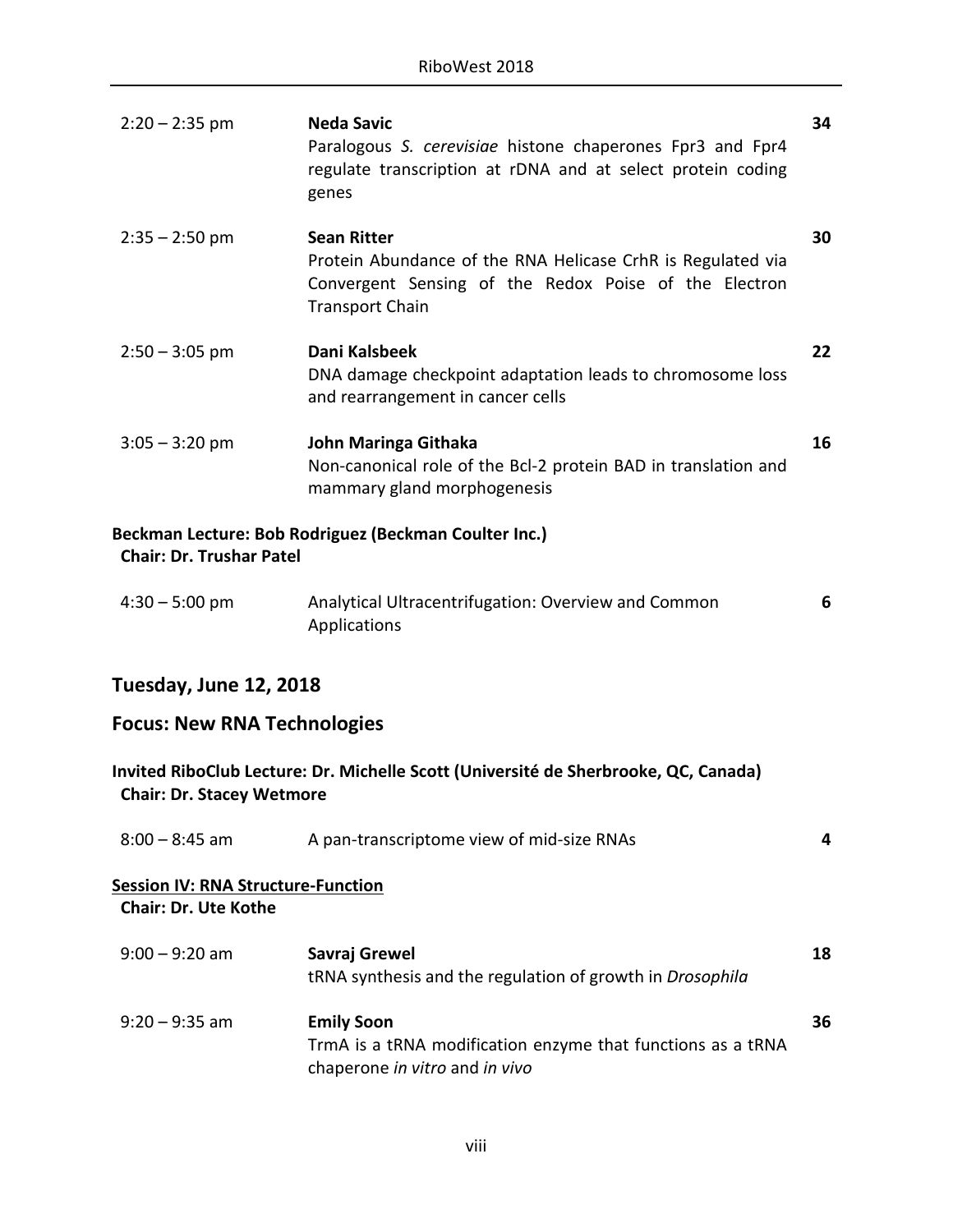| $9:35 - 9:50$ am               | <b>Sarah Schultz</b><br>Hierarchical modification of tRNA by TrmA, TruB, and TrmB                                                                                                | 35 |
|--------------------------------|----------------------------------------------------------------------------------------------------------------------------------------------------------------------------------|----|
| $9:50 - 10:05$ am              | <b>Mathew Kirby</b><br>A short linker region of factorless internal ribosome entry site<br>mediates ribosomal positioning and translational activity                             | 23 |
| $10:05 - 10:20$ am             | <b>Luc Roberts</b><br>Evidence against RNA structure-based translation initiation in<br>bacteria                                                                                 | 31 |
| $10:20 - 10:35$ am             | <b>Beatrice Fung</b><br>Elucidation of 3' exon requirements for a novel group II intron                                                                                          | 14 |
|                                | <b>Session V: Computational Biology and Transcriptomics</b>                                                                                                                      |    |
| <b>Chair: Dr. Sean McKenna</b> |                                                                                                                                                                                  |    |
| $11:15 - 11:30$ am             | <b>Chris Isaac</b><br>Abnormal SINE B2 RNA processing is associated with amyloid<br>and brain aging pathology                                                                    | 19 |
| $11:30 - 11:45$ am             | <b>Gabrielle Deschamps-Francoeur</b><br>CoCo: RNA-seq Read Assignment Correction for Nested Genes<br>and Multimapped Reads                                                       | 12 |
| 11:45 am $-$ 12:00 pm          | <b>Dylan Girodat</b><br>Conserved<br>Dynamics of the D2 Dopamine<br>Receptor<br>Transmembrane Helix 3 Reveal an Activation Pathway Amongst<br><b>G-Protein Coupled Receptors</b> | 15 |
| $12:00 - 12:15$ pm             | <b>Katie Wilson</b><br>A Survey of RNA-Protein $\pi$ -Interactions: A Comparison of<br>Natural Occurrences and Structures, and Computationally<br><b>Predicted Strengths</b>     | 40 |
| $12:15 - 12:30$ pm             | <b>Mohamed Aboelnga</b><br>Computational<br>the<br>multifunctional<br>AP<br>insights<br>into<br>endonuclease: Establishing a novel phosphodiester bond<br>cleavage mechanism     | 7  |
| $12:30 - 12:45$ pm             | <b>Olivia Marasco</b><br>Testing the Vattem-Wek Hypothesis for ATF4 translation<br>regulation by upstream open reading frames using in silico and<br>in cellulo methods          | 25 |